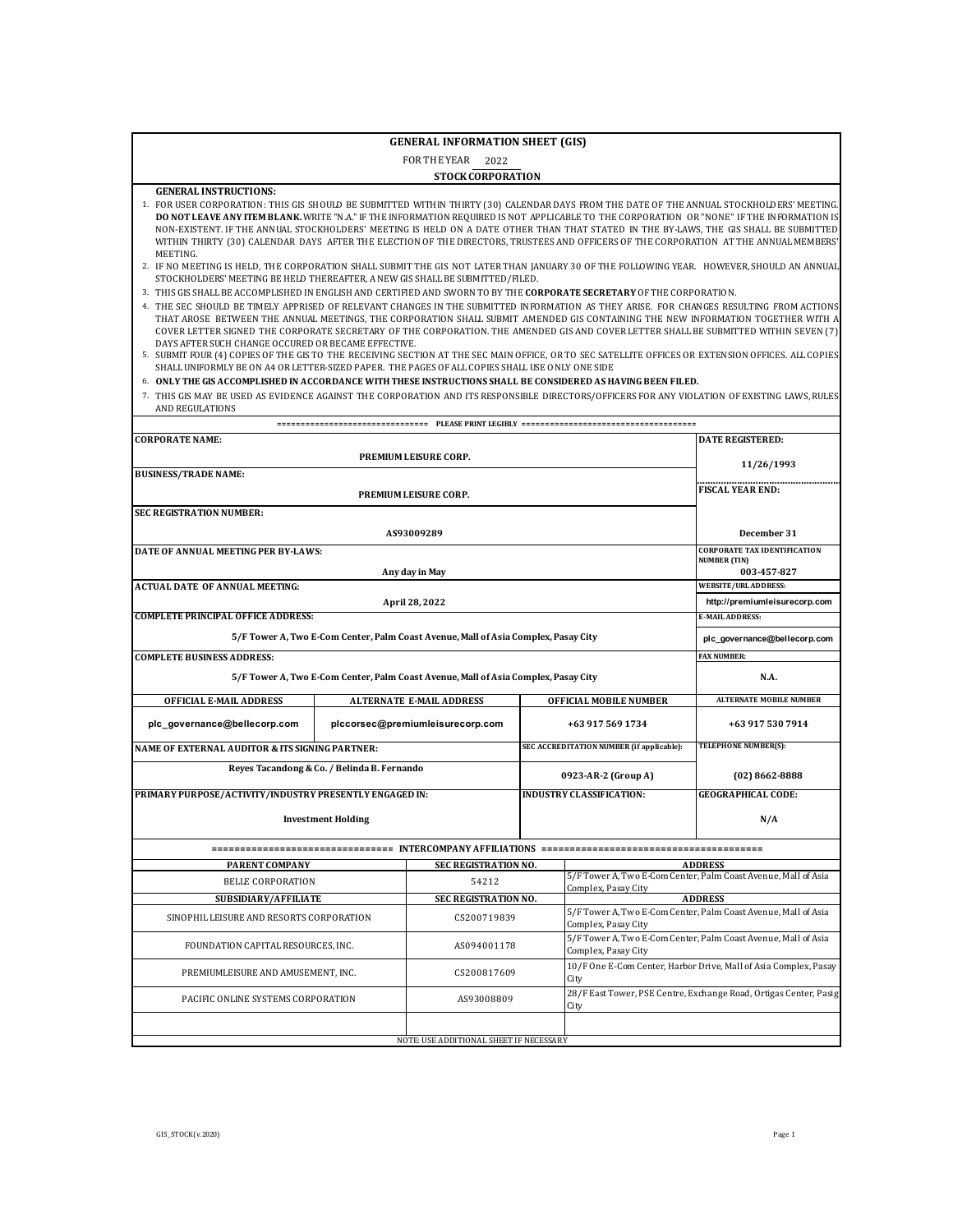| <b>GENERAL INFORMATION SHEET</b>                                                            |                                                                                           |
|---------------------------------------------------------------------------------------------|-------------------------------------------------------------------------------------------|
| <b>STOCK CORPORATION</b>                                                                    |                                                                                           |
|                                                                                             | PLEASE PRINT LEGIBLY ========================                                             |
| Corporate Name:                                                                             | PREMIUM LEISURE CORP.                                                                     |
|                                                                                             |                                                                                           |
| A. Is the Corporation a covered person under the Anti Money Laundering Act                  | © No<br>$\mathbb{C}$ Yes                                                                  |
| (AMLA), as amended? (Rep. Acts. 9160/9164/10167/10365)<br>Please check the appropriate box: |                                                                                           |
|                                                                                             |                                                                                           |
| 1.                                                                                          |                                                                                           |
| a. Banks                                                                                    | Jewelry dealers in precious metals, who, as a business,                                   |
| b. Offshore Banking Units                                                                   | 4.<br>trade in precious metals                                                            |
| c. Quasi-Banks<br>d. Trust Entities                                                         |                                                                                           |
|                                                                                             |                                                                                           |
| e. Non-Stock Savings and Loan Associations<br>f. Pawnshops                                  |                                                                                           |
|                                                                                             |                                                                                           |
| g. Foreign Exchage Dealers<br>h. Money Changers                                             | Jewelry dealers in precious stones, who, as a business,<br>5.I<br>trade in precious stone |
| i. Remittance Agents                                                                        |                                                                                           |
| j. Electronic Money Issuers                                                                 |                                                                                           |
| k. Financial Institutions which Under Special Laws are subject to Bangko                    |                                                                                           |
| Sentral ng Pilipinas' (BSP) supervision and/or regulation, including their                  |                                                                                           |
| subsidiaries and affiliates.                                                                | Company service providers which, as a business,<br>6.                                     |
| 2.                                                                                          | provide any of the following services to third parties:                                   |
| a. Insurance Companies                                                                      |                                                                                           |
| b. Insurance Agents                                                                         | a. acting as a formation agent of juridical persons                                       |
| c. Insurance Brokers                                                                        | b. acting as (or arranging for another person to act as) a                                |
| d. Professional Reinsurers                                                                  | director or corporate secretary of a company, a partner                                   |
| e. Reinsurance Brokers                                                                      | of a partnership, or a similar position in relation to                                    |
| f. Holding Companies                                                                        | other juridical persons                                                                   |
| g. Holding Company Systems                                                                  |                                                                                           |
| h. Pre-need Companies                                                                       | c. providing a registered office, business address or                                     |
| i. Mutual Benefit Association                                                               | accommodation, correspondence or administrative                                           |
| j. All Other Persons and entities supervised and/or regulated by the                        | address for a company, a partnership or any other legal                                   |
| Insurance Commission (IC)                                                                   | person or arrangement                                                                     |
| 3.                                                                                          |                                                                                           |
| a. Securities Dealers                                                                       | d. acting as (or arranging for another person to act as) a                                |
| b. Securities Brokers                                                                       | nominee shareholder for another person                                                    |
| c. Securities Salesman                                                                      | 7.<br>Persons who provide any of the following services:                                  |
| d. Investment Houses                                                                        | a. managing of client money, securities or other assets                                   |
| e. Investment Agents and Consultants                                                        |                                                                                           |
| f. Trading Advisors                                                                         | b. management of bank, savings or securities accounts                                     |
| g. Other entities managing Securities or rendering similar services                         |                                                                                           |
| h. Mutual Funds or Open-end Investment Companies                                            | c. organization of contributions for the creation,                                        |
| i. Close-end Investment Companies                                                           | operation or management of companies                                                      |
| j. Common Trust Funds or Issuers and other similar entities                                 |                                                                                           |
| k. Transfer Companies and other similar entities                                            | d. creation, operation or management of juridical persons                                 |
| Other entities administering or otherwise dealing in currency                               | or arrangements, and buying and selling business                                          |
| commodities or financial derivatives based there on                                         | entities                                                                                  |
| m. Entities administering of otherwise dealing in valuable objects                          | None of the above<br>8.                                                                   |
| n. Entities administering or otherwise dealing in cash Substitutes and                      | Describe                                                                                  |
| other similar monetary instruments or property supervised and/or                            | nature of                                                                                 |
| regulated by the Securities and Exchange Commission (SEC)                                   | business:                                                                                 |
| B. Has the Corporation complied with the requirements on Customer Due Diligence (CDD) or    |                                                                                           |
| Know Your Customer (KYC), record-keeping, and submission of reports under the AMLA, as      | $\mathbb C$ Yes<br>© No                                                                   |
| amended, since the last filing of its GIS?                                                  |                                                                                           |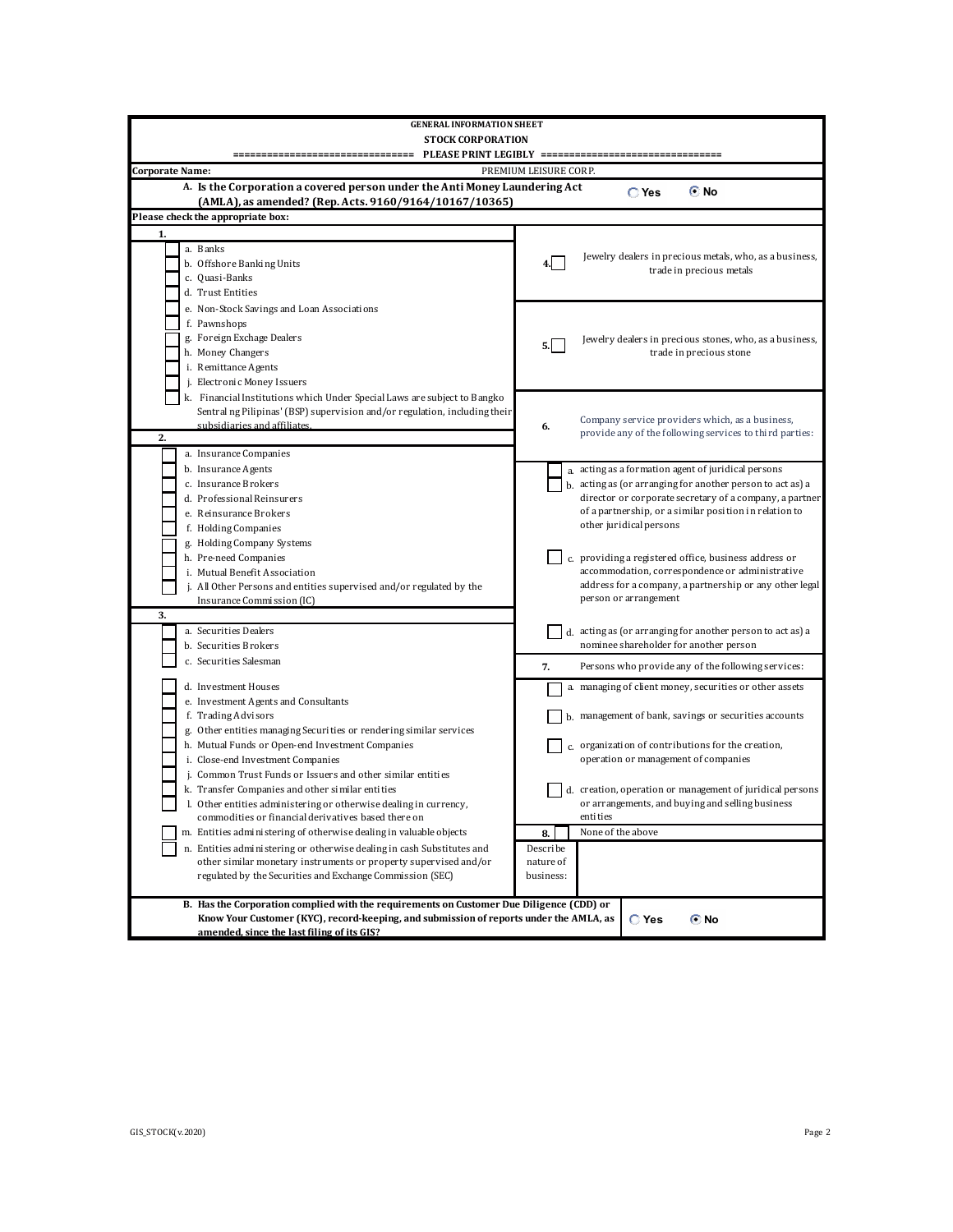### GENERAL INFORMATION SHEET STOCK CORPORATION

**==================================== PLEASE PRINT LEGIBLY ==================================**

| <b>CORPORATE NAME:</b>                                        |                                    |                        |                                   |                                                                              | PREMIUM LEISURE CORP.              |                                                           |                          |
|---------------------------------------------------------------|------------------------------------|------------------------|-----------------------------------|------------------------------------------------------------------------------|------------------------------------|-----------------------------------------------------------|--------------------------|
|                                                               |                                    |                        |                                   | <b>CAPITAL STRUCTURE</b>                                                     |                                    |                                                           |                          |
| <b>AUTHORIZED CAPITAL STOCK</b>                               |                                    |                        |                                   |                                                                              |                                    |                                                           |                          |
|                                                               |                                    | TYPE OF SHARES*        | <b>NUMBER OF</b><br><b>SHARES</b> |                                                                              | <b>PAR/STATED VALUE</b>            | <b>AMOUNT (PhP)</b><br>(No. of shares X Par/Stated Value) |                          |
|                                                               |                                    | COMMON<br>PREFERRED    | 37,630,000,000<br>6,000,000,000   |                                                                              | 0.25<br>0.25                       | 9,407,500,000.00<br>1,500,000,000.00                      |                          |
|                                                               |                                    |                        |                                   |                                                                              |                                    |                                                           |                          |
|                                                               |                                    | <b>TOTAL</b>           | 43,630,000,000                    |                                                                              | $\mathbf{P}$<br><b>TOTAL</b>       | 10,907,500,000.00                                         |                          |
| SUBSCRIBED CAPITAL                                            |                                    |                        |                                   |                                                                              |                                    |                                                           |                          |
| <b>FILIPINO</b>                                               | NO. OF<br>STOCK-<br><b>HOLDERS</b> | TYPE OF SHARES*        | <b>NUMBER OF</b><br><b>SHARES</b> | <b>NUMBER OF</b><br><b>SHARES IN THE</b><br><b>HANDS OF THE</b><br>PUBLIC ** | <b>PAR/STATED</b><br><b>VALUE</b>  | <b>AMOUNT (PhP)</b>                                       | % OF<br><b>OWNERSHIP</b> |
|                                                               | 327                                | COMMON                 | 31,350,374,786                    |                                                                              | 0.25                               | 7,837,593,696.50                                          | 99.12%                   |
|                                                               |                                    |                        |                                   |                                                                              |                                    |                                                           |                          |
|                                                               |                                    |                        |                                   |                                                                              |                                    |                                                           |                          |
|                                                               |                                    | <b>TOTAL</b>           | 31,350,374,786                    | <b>TOTAL</b>                                                                 | TOTAL P                            | 7,837,593,696.50                                          | 99.12%                   |
|                                                               |                                    |                        |                                   |                                                                              |                                    |                                                           |                          |
| <b>FOREIGN</b><br><b>(INDICATE BY</b><br><b>NATIONALITY</b> ) | NO. OF<br>STOCK-<br><b>HOLDERS</b> | <b>TYPE OF SHARES*</b> | <b>NUMBER OF</b><br><b>SHARES</b> | <b>NUMBER OF</b><br><b>SHARES IN THE</b><br><b>HANDS OF THE</b><br>PUBLIC ** | <b>PAR/STATED</b><br><b>VALUE</b>  | <b>AMOUNT (PhP)</b>                                       | % OF<br><b>OWNERSHIP</b> |
| Various                                                       | $\frac{30}{5}$                     | COMMON                 | 276, 935, 214                     |                                                                              | 0.25                               | 69,233,803.50                                             | 0.88%                    |
|                                                               |                                    |                        |                                   |                                                                              |                                    |                                                           |                          |
|                                                               |                                    |                        |                                   |                                                                              |                                    |                                                           |                          |
|                                                               |                                    |                        |                                   |                                                                              |                                    |                                                           |                          |
| Percentage of Foreign Equity:                                 |                                    | <b>TOTAL</b>           | 276,935,214 TOTAL                 |                                                                              | <b>TOTAL</b><br>$\mathbf{P}$       | 69,233,803.50                                             | 0.88%                    |
|                                                               |                                    |                        |                                   |                                                                              | <b>TOTAL SUBSCRIBED</b><br>$\bf P$ | 7,906,827,500.00                                          | 100.00%                  |
| <b>PAID-UP CAPITAL</b>                                        |                                    |                        |                                   |                                                                              |                                    |                                                           |                          |
| <b>FILIPINO</b>                                               | NO. OF<br>STOCK-<br><b>HOLDERS</b> | <b>TYPE OF SHARES*</b> | <b>NUMBER OF</b><br><b>SHARES</b> |                                                                              | <b>PAR/STATED VALUE</b>            | <b>AMOUNT (PhP)</b>                                       | % OF<br><b>OWNERSHIP</b> |
|                                                               |                                    |                        |                                   |                                                                              |                                    |                                                           |                          |
|                                                               | 327                                | COMMON                 | 31, 350, 374, 786                 |                                                                              | 0.25                               | 7,837,593,696.50                                          | 99.12%                   |
|                                                               |                                    |                        |                                   |                                                                              |                                    |                                                           |                          |
|                                                               |                                    |                        |                                   |                                                                              |                                    |                                                           |                          |
|                                                               |                                    |                        | ------                            |                                                                              |                                    |                                                           |                          |
|                                                               |                                    | <b>TOTAL</b>           | 31,350,374,786                    |                                                                              | <b>TOTAL</b><br>$\mathbf P$        | 7,837,593,696.50                                          | 99.12%                   |
| <b>FOREIGN</b><br><b>(INDICATE BY</b><br><b>NATIONALITY</b> ) | NO. OF<br>STOCK-<br><b>HOLDERS</b> | <b>TYPE OF SHARES*</b> | <b>NUMBER OF</b><br><b>SHARES</b> |                                                                              | <b>PAR/STATED VALUE</b>            | <b>AMOUNT (PhP)</b>                                       | % OF<br><b>OWNERSHIP</b> |
| Various                                                       | 30                                 | COMMON                 | 276,935,21                        |                                                                              | 0.25                               | 69,233,803.50                                             | 0.88%                    |
|                                                               |                                    |                        |                                   |                                                                              |                                    |                                                           |                          |
|                                                               |                                    |                        |                                   |                                                                              |                                    |                                                           |                          |
|                                                               |                                    |                        |                                   |                                                                              |                                    |                                                           |                          |
|                                                               |                                    | <b>TOTAL</b>           | 276,935,214                       |                                                                              | <b>TOTAL</b><br>$\mathbf{P}$       |                                                           |                          |
|                                                               |                                    |                        |                                   | <b>TOTAL PAID-UP</b>                                                         | $\bf P$                            | 69,233,803.50<br>7,906,827,500.00                         | 0.88%<br>100.00%         |

\*\* Other than Directors, Officers, Shareholders owning 10% of outstanding shares.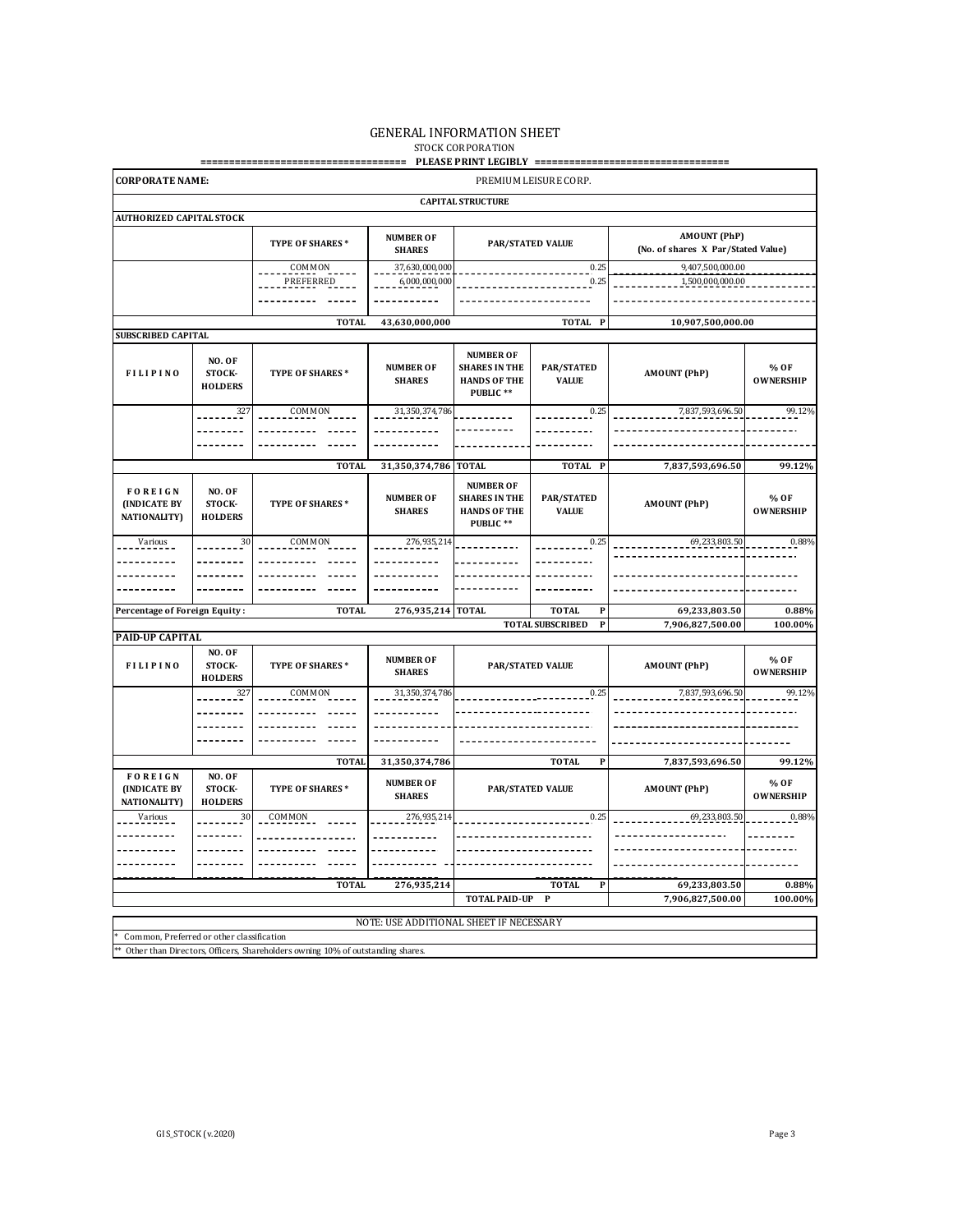### GENERAL INFORMATION SHEET

| ============                      | =====                 |              | STOCK CORPORATION<br>PLEASE PRINT LEGIBLY |                      |                               | --------------------------------         |                                       |                                     |
|-----------------------------------|-----------------------|--------------|-------------------------------------------|----------------------|-------------------------------|------------------------------------------|---------------------------------------|-------------------------------------|
| <b>CORPORATE NAME:</b>            | PREMIUM LEISURE CORP. |              |                                           |                      |                               |                                          |                                       |                                     |
|                                   |                       |              |                                           | DIRECTORS / OFFICERS |                               |                                          |                                       |                                     |
| NAME/CURRENT RESIDENTIAL ADDRESS  | <b>NATIONALITY</b>    | <b>INC'R</b> | <b>BOARD</b>                              | <b>GENDER</b>        | <b>STOCK</b><br><b>HOLDER</b> | <b>OFFICER</b>                           | EXEC.<br>COMM.                        | TAX IDENTIFICATION<br><b>NUMBER</b> |
| 1. Willy N. Ocier                 | Filipino              | N            | C                                         | M                    | Y                             | Chairman of<br>the Board                 | $E/C$ ,                               |                                     |
| 2. Armin Antonio B. Raquel Santos | Filipino              | N            | M                                         | М                    | Y                             | President and<br>CEO                     | $E/M$ ,<br>C/M                        |                                     |
| 3. Exequiel P. Villacorta, Jr.    | Filipino              | N            | M                                         | М                    | Y                             | N/A                                      | $E/M$ ,<br>$A/M$ ,<br>RO/M            |                                     |
| 4. Jerry C. Tiu                   | Filipino              | ${\bf N}$    | $\mathbf{I}$                              | М                    | Y                             | N/A                                      | $RO/M$ ,<br>RPT/C,<br>C/M             |                                     |
| 5. Juan Victor S. Tanjuatco       | Filipino              | N            | $\mathbf{I}$                              | М                    | Y                             | Lead<br>Independent<br>Director          | $CG/C$ ,<br>RPT/M,<br>$A/M$ ,<br>C/C  |                                     |
| 6. Jaime J. Bautista              | Filipino              | N            | I                                         | M                    | Y                             | N/A                                      | $A/M$ ,<br>$RO/C$ ,<br>RPT/M,<br>CG/M |                                     |
| 7. Maria Gracia M. Pulido Tan     | Filipino              | Y            | $\mathbf{I}$                              | $\mathbf{F}$         | Y                             | N/A                                      | $A/C$ ,<br>$RO/M$ ,<br>CG/M           |                                     |
| 8. Maria Neriza C. Banaria        | Filipino              | N            |                                           | $\mathbf F$          | N                             | Acting CFO<br>and<br>Treasurer           | N/A                                   |                                     |
| 9. Jose T. Sio                    | Filipino              | N            |                                           | M                    | N                             | Adviser to<br>the Board                  | N/A                                   |                                     |
| 10. Frederic C. DyBuncio          | Filipino              | N            |                                           | М                    | Y                             | Adviser to<br>the Board                  | N/A                                   |                                     |
| 11. Elmer B. Serrano              | Filipino              | N            |                                           | М                    | N                             | Corporate<br>Secretary and<br><b>CIO</b> | N/A                                   |                                     |
| 12. Arthur A. Sy                  | Filipino              | N            |                                           | M                    | Y                             | Assistant<br>Corporate<br>Secretary      | N/A                                   |                                     |
| 13. Phil Ivan A. Chan             | Filipino              | N            |                                           | M                    | N                             | Assistant<br>Corporate<br>Secretary      | N/A                                   |                                     |
| 14. Michelle Angeli T. Hernandez  | Filipino              | N            |                                           | $\mathbf{F}$         | N                             | Chief Risk<br>Officer & CCO              | N/A                                   |                                     |
| 15. Anna Josefina G. Esteban      | Filipino              | N            |                                           | F                    | N                             | Chief Audit<br>Executive                 | N/A                                   |                                     |

INSTRUCTION:

FOR SEX COLUMN, PUT "F" FOR FEMALE, "M" FOR MALE.

FOR BOARD COLUMN, PUT "C" FOR CHAIRMAN, "M" FOR MEMBER, "I" FOR INDEPENDENT DIRECTOR.

FOR INC'R COLUMN, PUT "Y" IF AN INCORPORATOR, "N" IF NOT. FOR STOCKHOLDER COLUMN, PUT "Y" IF A STOCKHOLDER, "N" IF NOT.

FOR OFFICER COLUMN, INDICATE PARTICULAR POSITION IF AN OFFICER, FROM VP UP INCLUDING THE POSITION OF THE TREASURER,

SECRETARY, COMPLIANCE OFFICER AND/OR ASSOCIATED PERSON.<br>FOR EXECUTIVE COMMITTEE, INDICATE "C" IF MEMBER OF THE COMPENSATION COMMITTEE; "A" FOR AUDIT COMMITTEE; "N" FOR NOMINATION<br>AND ELECTION COMMITTEE. ADDITIONALLY WRITE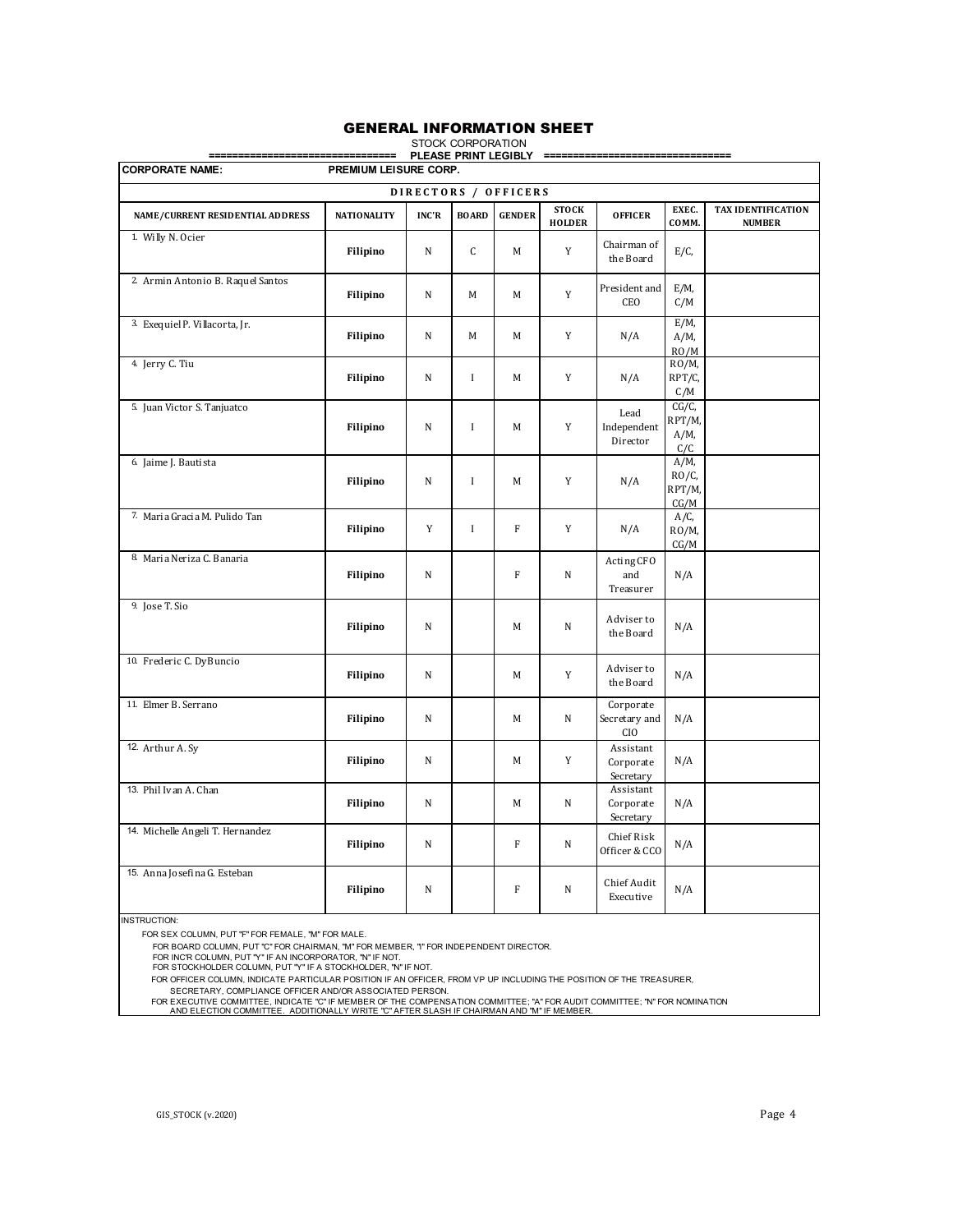# GENERAL INFORMATION SHEET<br>stock corporation

|                                                                                       |                       | =================================== |                           | PLEASE PRINT LEGIBLY ================================ |                             |                                            |
|---------------------------------------------------------------------------------------|-----------------------|-------------------------------------|---------------------------|-------------------------------------------------------|-----------------------------|--------------------------------------------|
| <b>CORPORATE NAME:</b>                                                                | PREMIUM LEISURE CORP. |                                     |                           |                                                       |                             |                                            |
| TOTAL NUMBER OF STOCKHOLDERS:                                                         | 357                   |                                     |                           | NO. OF STOCKHOLDERS WITH 100 OR MORE SHARES EACH:     |                             | 338                                        |
| TOTAL ASSETS BASED ON LATEST AUDITED FINANCIAL STATEMENTS:                            |                       |                                     | PhP17,084,896,212.00      |                                                       |                             |                                            |
|                                                                                       |                       |                                     | STOCKHOLDER'S INFORMATION |                                                       |                             |                                            |
|                                                                                       |                       |                                     | <b>SHARES SUBSCRIBED</b>  |                                                       |                             |                                            |
| NAME, NATIONALITY AND CURRENT<br><b>RESIDENTIAL ADDRESS</b>                           | <b>TYPE</b>           | <b>NUMBER</b>                       | <b>AMOUNT</b><br>(PhP)    | % OF OWNER-SHIP                                       | <b>AMOUNT PAID</b><br>(PhP) | <b>TAX IDENTIFICATION</b><br><b>NUMBER</b> |
| 1. Belle Corporation                                                                  | Common                | 24,904,904,324                      | 6,226,226,081.00          |                                                       |                             |                                            |
| Filipino                                                                              |                       |                                     |                           | 78.74%                                                | 6,226,226,081.00            | 000-156-011                                |
| 5/F Tower A, Two E-Com Center, Palm Coast<br>Avenue, Mall of Asia Complex, Pasay City | <b>TOTAL</b>          | 24,904,904,324                      | 6,226,226,081.00          |                                                       |                             |                                            |
| 2. PCD Nominee Corporation                                                            | Common                | 5,976,499,891                       | 1,494,124,972.75          |                                                       |                             |                                            |
| Filipino<br>PDS Group 29th Floor, BDO Equitable Tower 8751                            |                       |                                     |                           | 18.90%                                                | 1,494,124,972.75            | 004-774-849                                |
| Paseo De Roxas, Makati City                                                           | <b>TOTAL</b>          | 5,976,499,891                       | 1,494,124,972.75          |                                                       |                             |                                            |
| 3. PCD Nominee Corporation                                                            | Common                | 259,946,844                         | 64,986,711.00             |                                                       |                             |                                            |
| Non-Filipino                                                                          |                       |                                     |                           |                                                       |                             |                                            |
| PDS Group 29th Floor, BDO Equitable Tower 8751<br>Paseo De Roxas, Makati City         |                       |                                     |                           | 0.82%                                                 | 64,986,711.00               | 004-774-849                                |
|                                                                                       | <b>TOTAL</b>          | 259,946,844                         | 64,986,711.00             |                                                       |                             |                                            |
| 4. Sysmart Corporation<br>Filipino                                                    | Common                | 128,370,000                         | 32,092,500.00             |                                                       |                             |                                            |
| 10th Floor, LV Locsin Building, Ayala Avenue cor.                                     |                       |                                     |                           | 0.41%                                                 | 32,092,500.00               | 005-037-539                                |
| Makati Avenue, Makati City                                                            | <b>TOTAL</b>          | 128,370,000                         | 32,092,500.00             |                                                       |                             |                                            |
| 5. F. Yap Securities, Inc.                                                            | Common                | 110,000,000                         | 27,500,000.00             |                                                       |                             |                                            |
|                                                                                       |                       |                                     |                           | 0.35%                                                 | 27,500,000.00               | 000-333-165                                |
| 17/F Lepanto Building Paseo De Roxas, Makati City                                     |                       | 110,000,000                         | 27,500,000.00             |                                                       |                             |                                            |
| 6. Syntrix Holdings, Inc.                                                             | <b>TOTAL</b>          | 74,040,000                          | 18,510,000.00             |                                                       |                             |                                            |
| Filipino                                                                              | Common                |                                     |                           |                                                       |                             |                                            |
| 10th Floor L.V. Locsin Bldg., 6752 Ayala Ave., Makati                                 |                       |                                     |                           | 0.23%                                                 | 18,510,000.00               | 103-433-198                                |
| City                                                                                  | <b>TOTAL</b>          | 74,040,000                          | 18,510,000.00             |                                                       |                             |                                            |
| 7. F. Yap Securities, Inc.                                                            | Common                | 57,000,000                          | 14,250,000.00             |                                                       |                             |                                            |
| 17/F Lepanto Building Paseo De Roxas, Makati City                                     |                       |                                     |                           | 0.18%                                                 | 14,250,000.00               | 000-333-165                                |
|                                                                                       | <b>TOTAL</b>          | 57,000,000                          | 14,250,000.00             |                                                       |                             |                                            |
|                                                                                       |                       | TOTAL AMOUNT OF SUBSCRIBED CAPITAL  |                           |                                                       |                             |                                            |
|                                                                                       |                       |                                     |                           | TOTAL AMOUNT OF PAID-UP CAPITAL                       | Please see next page        |                                            |
|                                                                                       |                       |                                     |                           |                                                       |                             |                                            |

INSTRUCTION: SPECIFY THE TOP 20 STOCKHOLDERS AND INDICATE THE REST AS OTHERS<br>Note: For PDTC Nominee included in the list, please indicate further the beneficial owners owning more than 5% of any class of the company's voti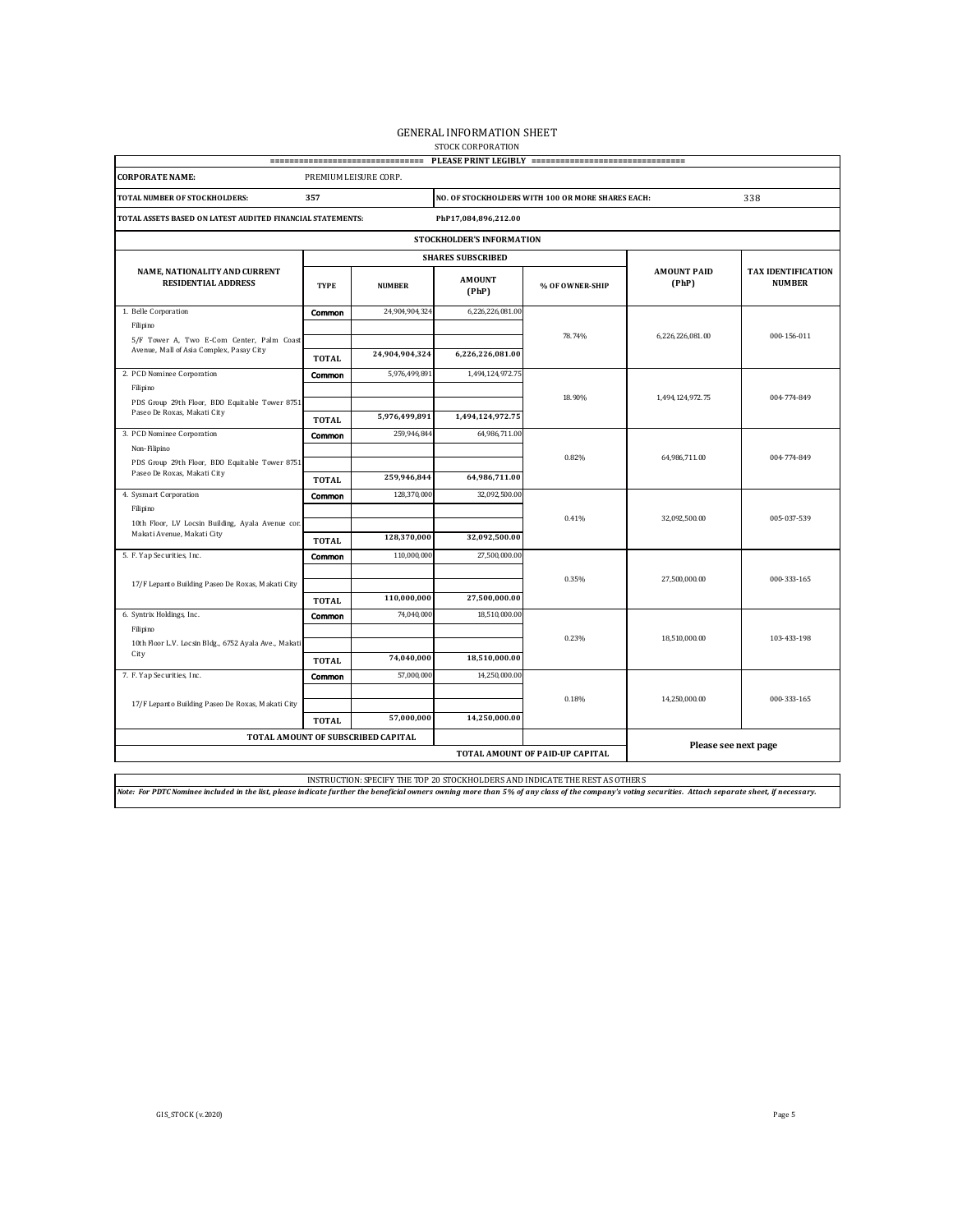# GENERAL INFORMATION SHEET<br>stock corporation

|                                                                                      |                        | ================================== |                           | PLEASE PRINT LEGIBLY ================================ |                             |                                            |  |  |  |
|--------------------------------------------------------------------------------------|------------------------|------------------------------------|---------------------------|-------------------------------------------------------|-----------------------------|--------------------------------------------|--|--|--|
| <b>CORPORATE NAME:</b>                                                               | PREMIUM LEISURE CORP.  |                                    |                           |                                                       |                             |                                            |  |  |  |
| TOTAL NUMBER OF STOCKHOLDERS:                                                        | 357                    |                                    |                           | NO. OF STOCKHOLDERS WITH 100 OR MORE SHARES EACH:     |                             | 338                                        |  |  |  |
| TOTAL ASSETS BASED ON LATEST AUDITED FINANCIAL STATEMENTS:                           |                        |                                    | PhP17,084,896,212.00      |                                                       |                             |                                            |  |  |  |
|                                                                                      |                        |                                    | STOCKHOLDER'S INFORMATION |                                                       |                             |                                            |  |  |  |
|                                                                                      |                        |                                    | <b>SHARES SUBSCRIBED</b>  |                                                       |                             |                                            |  |  |  |
| NAME, NATIONALITY AND CURRENT<br><b>RESIDENTIAL ADDRESS</b>                          | <b>TYPE</b>            | <b>NUMBER</b>                      | <b>AMOUNT</b><br>(PhP)    | % OF OWNER-SHIP                                       | <b>AMOUNT PAID</b><br>(PhP) | <b>TAX IDENTIFICATION</b><br><b>NUMBER</b> |  |  |  |
| 8. Willy Ng Ocier &/or Geraldine Ocier                                               | <b>Common</b>          | 22,000,000                         | 5,500,000.00              |                                                       |                             |                                            |  |  |  |
| Filipino                                                                             |                        |                                    |                           | 0.07%                                                 | 5,500,000.00                |                                            |  |  |  |
|                                                                                      | <b>TOTAL</b>           | 22,000,000                         | 5,500,000.00              |                                                       |                             |                                            |  |  |  |
| 9. Willy Ng Ocier                                                                    | <b>Common</b>          | 17,888,000                         | 4,472,000.00              |                                                       |                             |                                            |  |  |  |
| Filipino                                                                             |                        |                                    |                           | 0.06%                                                 | 4,472,000.00                |                                            |  |  |  |
|                                                                                      |                        |                                    |                           |                                                       |                             |                                            |  |  |  |
|                                                                                      | <b>TOTAL</b>           | 17,888,000                         | 4,472,000.00              |                                                       |                             |                                            |  |  |  |
| 10. Parkoram Development Corporation<br>Non-Filipino                                 | <b>Common</b>          | 14,264,119                         | 3,566,029.75              |                                                       |                             |                                            |  |  |  |
| Forchstrasse 452, P.O.BOX 832 CH-8029 Aurich,                                        |                        |                                    |                           | 0.05%                                                 | 3,566,029.75                | Not available on record                    |  |  |  |
| Switzerland                                                                          | <b>TOTAL</b>           | 14,264,119                         | 3,566,029.75              |                                                       |                             |                                            |  |  |  |
| 11. Oscar S. Cu ITF Anthony Cu                                                       | <b>Common</b>          | 10,430,000                         | 2,607,500.00              |                                                       |                             |                                            |  |  |  |
| Filipino                                                                             |                        |                                    |                           | 0.03%                                                 | 2,607,500.00                | Not available on record                    |  |  |  |
|                                                                                      |                        | 10,430,000                         | 2,607,500.00              |                                                       |                             |                                            |  |  |  |
| 12. Oscar S. Cu                                                                      | <b>TOTAL</b>           | 9,070,000                          | 2,267,500.00              |                                                       |                             |                                            |  |  |  |
| Filipino                                                                             | <b>Common</b>          |                                    |                           |                                                       |                             |                                            |  |  |  |
|                                                                                      |                        |                                    |                           | 0.03%                                                 | 2,267,500.00                | Not available on record                    |  |  |  |
|                                                                                      | <b>TOTAL</b>           | 9,070,000                          | 2,267,500.00              |                                                       |                             |                                            |  |  |  |
| 13. Regina Capital Development Corp.                                                 | Common                 | 7,900,000                          | 1,975,000.00              |                                                       |                             |                                            |  |  |  |
| Filipino                                                                             |                        |                                    |                           | 0.02%                                                 | 1,975,000.00                | 000-140-999                                |  |  |  |
| Unit 1809-1810, PSE Tower 5th Ave. cor. 28th<br>Street Bonifacio Global City, Taguig |                        | 7,900,000                          | 1,975,000.00              |                                                       |                             |                                            |  |  |  |
| 14. Parallax Resources, Inc.                                                         | <b>TOTAL</b><br>Common | 4,570,300                          | 1,142,575.00              |                                                       |                             |                                            |  |  |  |
| Filipino                                                                             |                        |                                    |                           |                                                       |                             |                                            |  |  |  |
| 5/F Tower A, Two E-Com Center, Mall of Asia,                                         |                        |                                    |                           | 0.01%                                                 | 1,142,575.00                | 004-518-297                                |  |  |  |
| Pasay City                                                                           | <b>TOTAL</b>           | 4,570,300                          | 1,142,575.00              |                                                       |                             |                                            |  |  |  |
|                                                                                      |                        | TOTAL AMOUNT OF SUBSCRIBED CAPITAL |                           |                                                       | Please see next page        |                                            |  |  |  |
|                                                                                      |                        |                                    |                           | TOTAL AMOUNT OF PAID-UP CAPITAL                       |                             |                                            |  |  |  |

INSTRUCTION: SPECIFY THE TOP 20 STOCKHOLDERS AND INDICATE THE REST AS OTHERS<br>Note: For PDTC Nominee included in the list, please indicate further the beneficial owners owning more than 5% of any class of the company's voti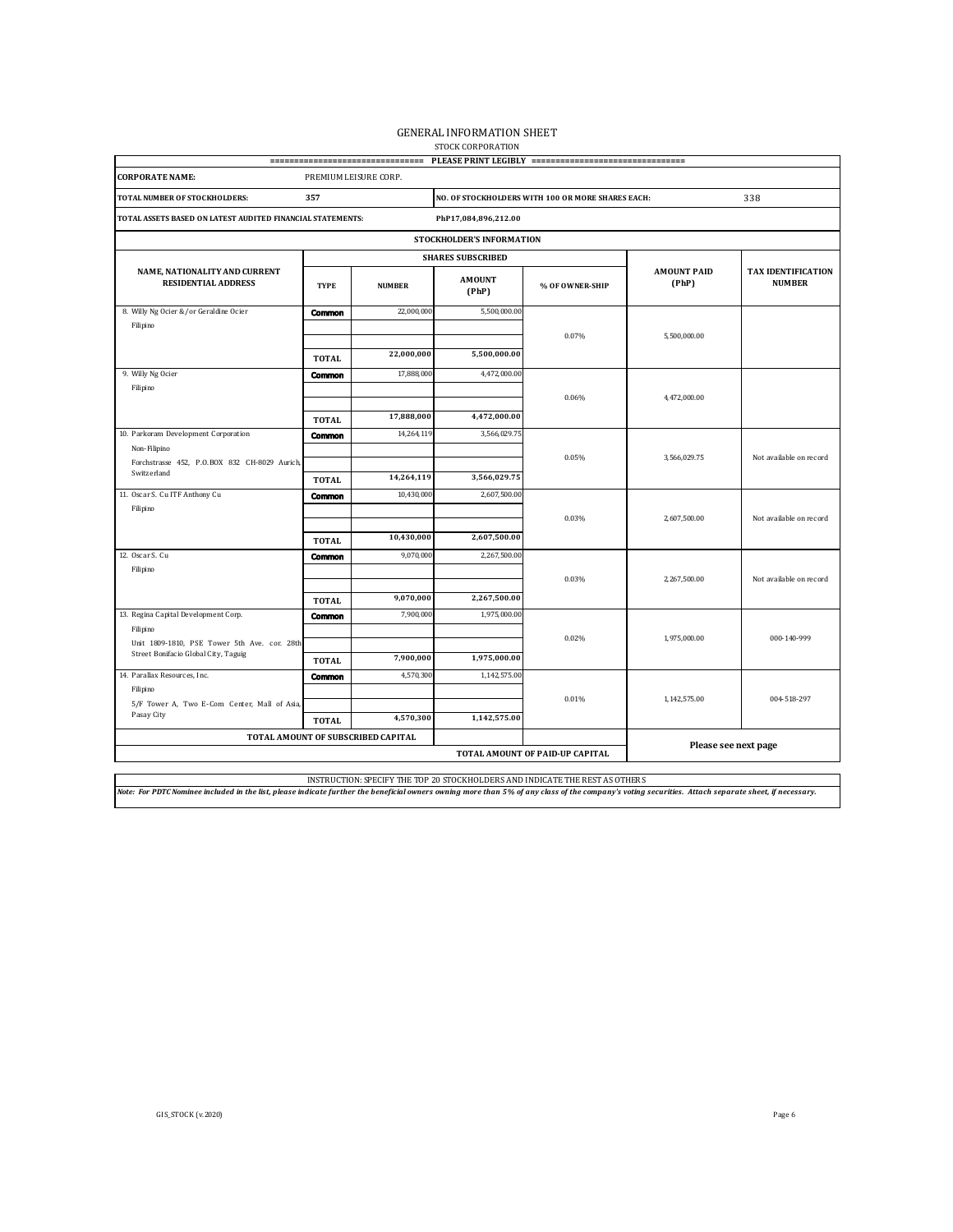# GENERAL INFORMATION SHEET<br>stock corporation

### **==================================== PLEASE PRINT LEGIBLY ==================================**

| <b>CORPORATE NAME:</b>                                                                                                                                                                         |              | PREMIUM LEISURE CORP.     |                                                                              |                               |                             |                                            |
|------------------------------------------------------------------------------------------------------------------------------------------------------------------------------------------------|--------------|---------------------------|------------------------------------------------------------------------------|-------------------------------|-----------------------------|--------------------------------------------|
| TOTAL NUMBER OF STOCKHOLDERS:                                                                                                                                                                  | 357          |                           | NO. OF STOCKHOLDERS WITH 100 OR MORE SHARES EACH:                            |                               |                             | 338                                        |
| TOTAL ASSETS BASED ON LATEST AUDITED FINANCIAL STATEMENTS:                                                                                                                                     |              |                           | PhP17,084,896,212.00                                                         |                               |                             |                                            |
|                                                                                                                                                                                                |              | STOCKHOLDER'S INFORMATION |                                                                              |                               |                             |                                            |
|                                                                                                                                                                                                |              |                           | <b>SHARES SUBSCRIBED</b>                                                     |                               |                             |                                            |
| NAME, NATIONALITY AND CURRENT RESIDENTIAL<br><b>ADDRESS</b>                                                                                                                                    | <b>TYPE</b>  | <b>NUMBER</b>             | <b>AMOUNT</b><br>(PhP)                                                       | % OF<br>OWNER-<br><b>SHIP</b> | <b>AMOUNT PAID</b><br>(PhP) | <b>TAX IDENTIFICATION</b><br><b>NUMBER</b> |
| 15. Pan Asia Securities Corporation                                                                                                                                                            | Common       | 1,600,000                 | 400,000.00                                                                   |                               |                             |                                            |
| Filipino                                                                                                                                                                                       |              |                           |                                                                              |                               |                             |                                            |
| #10 Espiritu St. Marulas, Valenzuela City                                                                                                                                                      |              |                           |                                                                              | 0.01%                         | 400,000.00                  | Not available on record                    |
|                                                                                                                                                                                                | <b>TOTAL</b> | 1,600,000                 | 400,000.00                                                                   |                               |                             |                                            |
| 16. Alexander Austria & / or Dominica Austria                                                                                                                                                  | Common       | 1,520,000                 | 380,000.00                                                                   |                               |                             |                                            |
| Filipino                                                                                                                                                                                       |              |                           |                                                                              |                               |                             |                                            |
|                                                                                                                                                                                                |              |                           |                                                                              | 0.00%                         | 380,000.00                  | Not available on record                    |
|                                                                                                                                                                                                | <b>TOTAL</b> | 1,520,000                 | 380,000.00                                                                   |                               |                             |                                            |
| 17. Augusto Litonjua & / or Luis Salvador                                                                                                                                                      | Common       | 1,520,000                 | 380,000.00                                                                   |                               |                             | Not available on record                    |
| Filipino                                                                                                                                                                                       |              |                           |                                                                              |                               |                             |                                            |
|                                                                                                                                                                                                |              |                           |                                                                              | 0.00%                         | 380,000.00                  |                                            |
|                                                                                                                                                                                                | <b>TOTAL</b> | 1,520,000                 | 380,000.00                                                                   |                               |                             |                                            |
| 18. Cai Chang Chu                                                                                                                                                                              | Common       | 1,400,000                 | 350,000.00                                                                   |                               |                             | Not available on record                    |
| Chinese                                                                                                                                                                                        |              |                           |                                                                              |                               |                             |                                            |
|                                                                                                                                                                                                |              |                           |                                                                              | 0.00%                         | 350,000.00                  |                                            |
|                                                                                                                                                                                                | <b>TOTAL</b> | 1,400,000                 | 350,000.00                                                                   |                               |                             |                                            |
| 19. Leoncio Tan Tiu                                                                                                                                                                            | Common       | 1,300,000                 | 325,000.00                                                                   |                               |                             | Not available on record                    |
| Filipino                                                                                                                                                                                       |              |                           |                                                                              |                               |                             |                                            |
|                                                                                                                                                                                                |              |                           |                                                                              | 0.00%                         | 325,000.00                  |                                            |
|                                                                                                                                                                                                | <b>TOTAL</b> | 1,300,000                 | 325,000.00                                                                   |                               |                             |                                            |
| Mary Angeli F. Basilio<br>20.                                                                                                                                                                  | Common       | 1,100,000                 | 275,000.00                                                                   |                               |                             |                                            |
| Filipino                                                                                                                                                                                       |              |                           |                                                                              |                               |                             |                                            |
|                                                                                                                                                                                                |              |                           |                                                                              | 0.00%                         | 275,000.00                  |                                            |
|                                                                                                                                                                                                | <b>TOTAL</b> | 1,100,000                 | 275,000.00                                                                   |                               |                             |                                            |
| OTHERS (Indicate the number of the remaining<br>21.<br>stockholders) 337                                                                                                                       | Common       | 21,986,522                | 5,496,630.50                                                                 |                               |                             |                                            |
|                                                                                                                                                                                                |              |                           |                                                                              | 0.07%                         | 5,496,630.50                |                                            |
|                                                                                                                                                                                                |              |                           |                                                                              |                               |                             |                                            |
|                                                                                                                                                                                                | <b>TOTAL</b> | 21,986,522                | 5,496,630.50                                                                 |                               |                             |                                            |
| TOTAL AMOUNT OF SUBSCRIBED CAPITAL                                                                                                                                                             |              |                           | 7,906,827,500.00 100.00%                                                     |                               |                             |                                            |
|                                                                                                                                                                                                |              |                           | TOTAL AMOUNT OF PAID-UP CAPITAL                                              |                               |                             | 7,906,827,500.00                           |
|                                                                                                                                                                                                |              |                           | INSTRUCTION: SPECIFY THE TOP 20 STOCKHOLDERS AND INDICATE THE REST AS OTHERS |                               |                             |                                            |
| Note: For PDTC Nominee included in the list, please indicate further the beneficial owners owning more than 5% of any class of the company's voting securities. Attach separate<br>oot if noon |              |                           |                                                                              |                               |                             |                                            |

*sheet, if necessary.*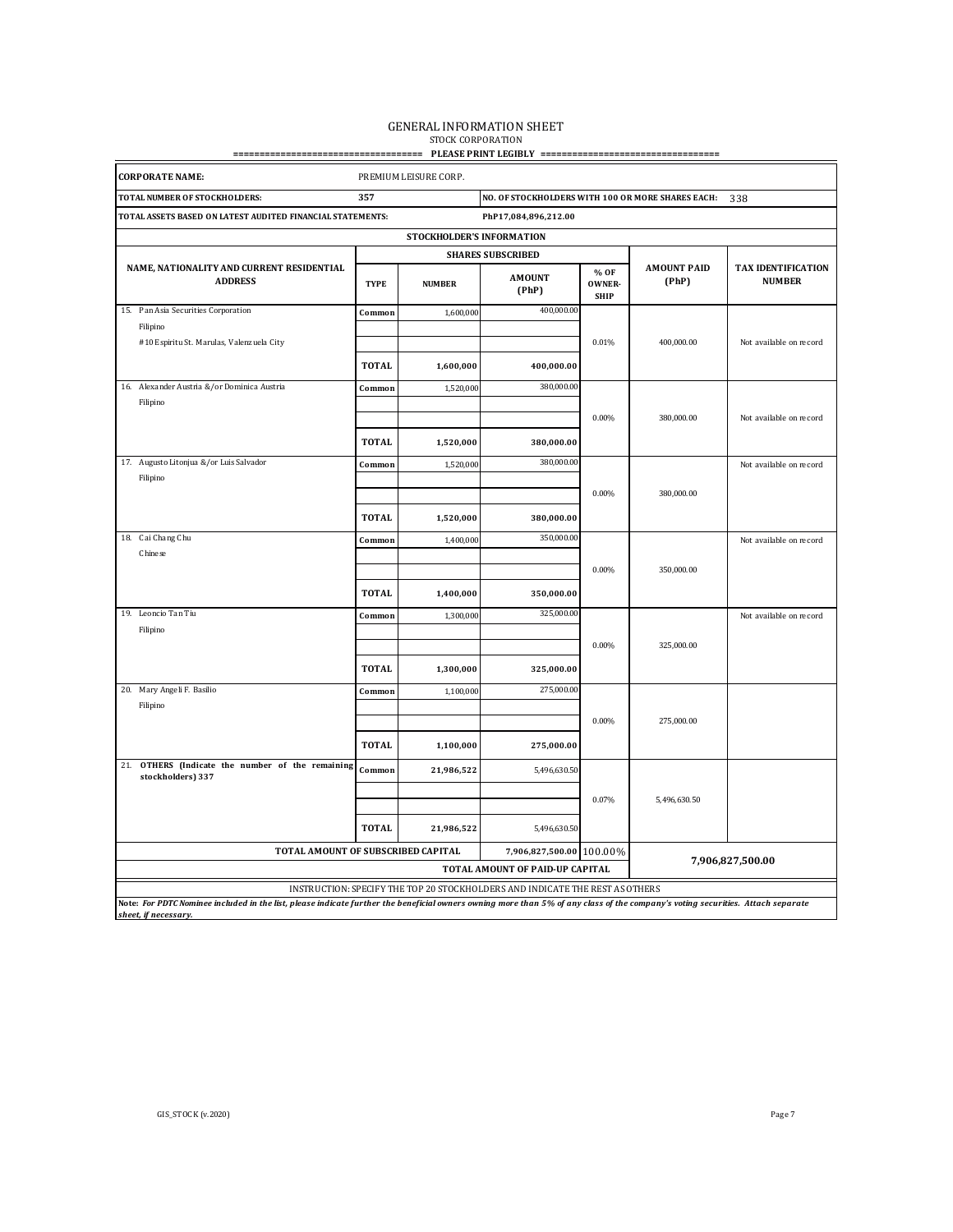|                                                                                                         |                      | PLEASE PRINT LEGIBLY                    |                                              |               |                                                              |
|---------------------------------------------------------------------------------------------------------|----------------------|-----------------------------------------|----------------------------------------------|---------------|--------------------------------------------------------------|
| <b>CORPORATE NAME:</b><br>PREMIUM LEISURE CORP.                                                         |                      |                                         |                                              |               |                                                              |
| 1. INVESTMENT OF CORPORATE                                                                              |                      | <b>AMOUNT (PhP)</b>                     |                                              |               | DATE OF BOARD RESOLUTION                                     |
| <b>FUNDS IN ANOTHER CORPORATION</b><br>1.1 STOCKS                                                       |                      |                                         |                                              |               |                                                              |
|                                                                                                         |                      | N/A                                     |                                              |               | N/A                                                          |
| <b>BONDS/COMMERCIAL PAPER (Issued by</b><br>1.2<br><b>Private Corporations)</b>                         |                      | N/A                                     |                                              |               | N/A                                                          |
| 1.3 LOANS/ CREDITS/ ADVANCES                                                                            |                      | N/A                                     |                                              |               | N/A                                                          |
| <b>GOVERNMENT TREASURY BILLS</b><br>1.4                                                                 |                      | N/A                                     |                                              |               | N/A                                                          |
| 1.5 OTHERS                                                                                              |                      | N/A                                     |                                              |               | N/A                                                          |
| 2. INVESTMENT OF CORPORATE FUNDS IN ACTIVITIES UNDER ITS<br><b>SECONDARY PURPOSES (PLEASE SPECIFY:)</b> |                      |                                         | DATE OF BOARD RESOLUTION                     |               | <b>DATE OF</b><br><b>STOCKHOLDERS</b><br><b>RATIFICATION</b> |
| N/A                                                                                                     |                      |                                         | N/A                                          |               | N/A                                                          |
| 3. TREASURY SHARES                                                                                      |                      |                                         | <b>NO. OF SHARES</b>                         |               | % AS TO THE TOTAL NO.<br>OF SHARES ISSUED                    |
|                                                                                                         |                      |                                         | 410,379,000                                  |               | 1.30%                                                        |
| UNRESTRICTED/UNAPPROPRIATED RETAINED EARNINGS AS OF END OF LAST FISCAL YEAR: PhP 2,689,818,977.00<br>4. |                      |                                         |                                              |               |                                                              |
| 5.<br>DIVIDENDS DECLARED DURING THE IMMEDIATELY PRECEDING YEAR:                                         |                      |                                         |                                              |               |                                                              |
| <b>TYPE OF DIVIDEND</b>                                                                                 |                      |                                         | <b>AMOUNT (PhP)</b>                          |               | <b>DATE DECLARED</b>                                         |
| <b>CASH</b><br>5.1                                                                                      |                      |                                         | 1,288,812,288.50                             |               | April 14, 2021                                               |
| <b>STOCK</b><br>5.2                                                                                     |                      |                                         | N/A                                          |               | N/A                                                          |
| <b>PROPERTY</b><br>5.3                                                                                  | <b>TOTAL</b>         |                                         | N/A<br>Php1,288,812,288.50                   |               | N/A                                                          |
| ADDITIONAL SHARES ISSUED DURING THE PERIOD:<br>6.                                                       |                      |                                         |                                              |               |                                                              |
| <b>DATE</b>                                                                                             | <b>NO. OF SHARES</b> |                                         |                                              | <b>AMOUNT</b> |                                                              |
| N/A                                                                                                     | N/A                  |                                         |                                              | N/A           |                                                              |
|                                                                                                         |                      |                                         |                                              |               |                                                              |
| SECONDARY LICENSE/REGISTRATION WITH SEC AND OTHER GOV'T AGENCY:                                         |                      |                                         |                                              |               |                                                              |
| <b>SEC</b><br><b>NAME OF AGENCY:</b>                                                                    |                      |                                         | <b>BSP</b>                                   |               | I C                                                          |
| TYPE OF LICENSE/REGN.<br>Permit to Offer Securities for Sale                                            |                      |                                         | N/A                                          |               | N/A                                                          |
| <b>DATE ISSUED:</b><br>November 20, 1997                                                                |                      |                                         | N/A                                          |               | N/A                                                          |
| <b>DATE STARTED</b><br>August 28, 1995<br><b>OPERATIONS:</b>                                            |                      |                                         | N/A                                          |               | N/A                                                          |
| TOTAL ANNUAL COMPENSATION OF DIRECTORS<br>DURING THE PRECEDING FISCAL YEAR (in PhP)*                    |                      | <b>TOTAL NO. OF OFFICERS</b>            | TOTAL NO. OF RANK &<br><b>FILE EMPLOYEES</b> |               | <b>TOTAL MANPOWER</b><br><b>COMPLEMENT</b>                   |
| 5,143,945.00                                                                                            |                      | $\overline{7}$                          | $\mathbf{1}$                                 |               | 8                                                            |
| * Gross Per Diem and Bonuses for Board and Committee Meetings attended in 2021 (PHP).                   |                      | NOTE: USE ADDITIONAL SHEET IF NECESSARY |                                              |               |                                                              |

## GENERAL INFORMATION SHEET

STOCK CORPORATION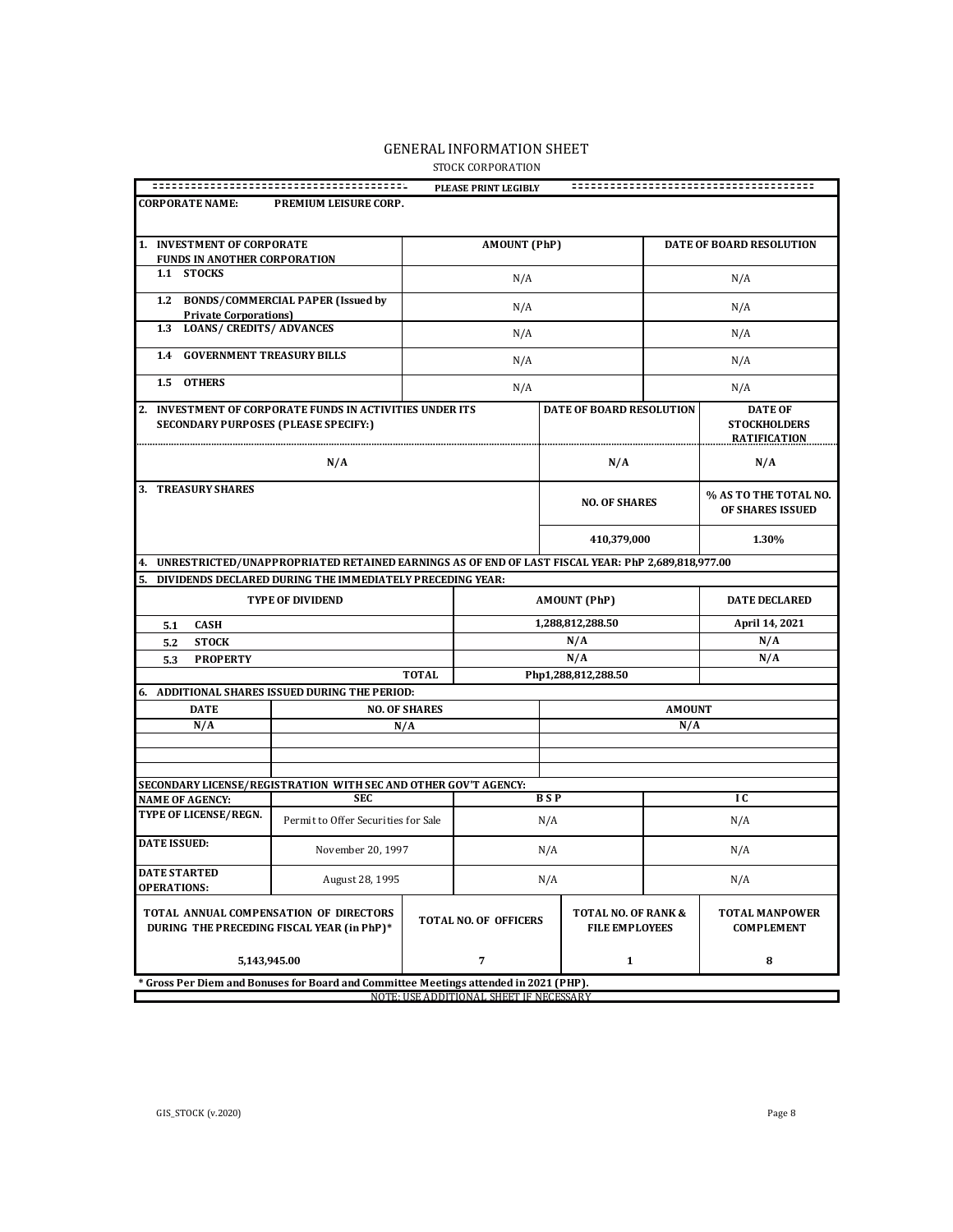I, ELMER B. SERRANO, Corporate Secretary of PREMIUM LEISURE CORP. declare under penalty of perjury that all matters set forth in this GIS have been made in good faith, duly verified by me and to the best of my knowledge and belief are true and correct.

I hereby attest that all the information in this GIS are being submitted in compliance with the rules and regulations of the Securities and Exchange Commission (SEC) the collection, processing, storage and sharing of said information being necessary to carry out the functions of public authority for the performance of the constitutionally and statutorily mandated functions of the SEC as a regulatory agency.

I further attest that I have been authorized by the Board of Directors/Trustees to file this GIS with the SEC.

I understand that the Commission may place the corporation under delinquent status for failure to submit the reportorial requirements three (3) times, consecutively or intermittently, within a period of five (5) years (Section 177, RA No. 11232).

Done this  $M_{\text{day}}^{\text{V}}$  or  $4$  2022 20 in **PASIG CITY ELMER B. SERRANO** SUBSCRIBED AND SWORN TO before me in **PASIG CITY** on MAY 24 2022 by affiant who personally appeared before me and exhibited to me his/her competent evidence of identity consisting of Tax Identification No.

| DOC. NO.         | 273          |
|------------------|--------------|
| PAGE NO.         |              |
| BOOK NO.         | <b>XVIII</b> |
| <b>SERIES OF</b> | 2022         |

c for and in the Cities of Pasig, s tokaly f San Juan and in the Municipalities of Pateros Appointment No. 118 (2020-2021) Commission expires on 31 December 2021\* site 1105, 11th Floor, Prestige Tower Condominium Tiges Center, F. Ortigas Jr., Pasig City Metro Manila<br>Priges Center, F. Ortigas Jr., Pasig City Metro Manila<br>Roll of Attorney No. 63521<br>IBP No. 012691-Lifetime/04-02-2014/Manila City PTR No. 8131511/01-12-2022/Pasig City MCLE Compliance No. VI-0017845; February 14,2019 \*until June 30, 2022, per B.M. No. 3795